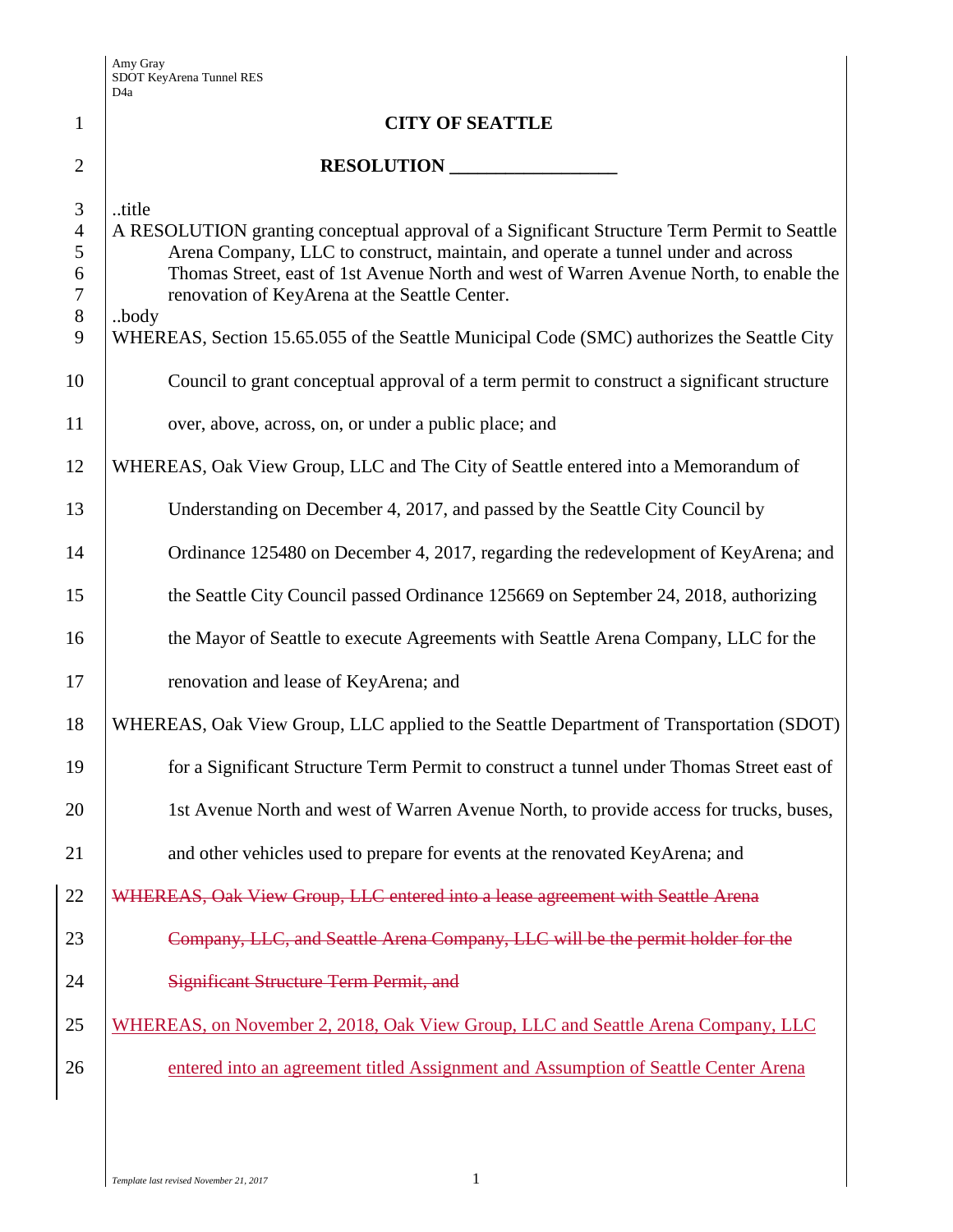## Amy Gray SDOT KeyArena Tunnel RES

|                | D <sub>4</sub> a                                                                                 |  |  |  |
|----------------|--------------------------------------------------------------------------------------------------|--|--|--|
| $\mathbf{1}$   | Project Permits and Approvals, by which Seattle Arena Company, LLC was assigned and              |  |  |  |
| $\overline{2}$ | assumed Oak View Group, LLC's rights and obligations related to Oak View Group,                  |  |  |  |
| 3              | LLC's application for a Significant Structure Term Permit; and                                   |  |  |  |
| $\overline{4}$ | WHEREAS, the new vehicle tunnel will provide a connection between the parcels to the south of    |  |  |  |
| 5              | KeyArena and the below-grade loading dock and area in the renovated KeyArena; and                |  |  |  |
| 6              | WHEREAS, the Director of SDOT ("Director") reviewed Seattle Arena Company, LLC's                 |  |  |  |
| 7              | submitted plans and application materials for constructing the vehicle access tunnel,            |  |  |  |
| 8              | considered the factors listed in SMC 15.65.040.C and all relevant environmental                  |  |  |  |
| 9              | documents, and recommends that the Seattle City Council grant conceptual approval of             |  |  |  |
| 10             | the Significant Structure Term Permit; and                                                       |  |  |  |
| 11             | WHEREAS, the City Council has considered the factors listed in SMC 15.65.040.C and the           |  |  |  |
| 12             | recommendation of the Director; NOW, THEREFORE,                                                  |  |  |  |
| 13             | BE IT RESOLVED BY THE CITY COUNCIL OF THE CITY OF SEATTLE, THE                                   |  |  |  |
| 14             | <b>MAYOR CONCURRING, THAT:</b>                                                                   |  |  |  |
| 15             | Section 1. The City Council finds that the proposed tunnel that would run under and              |  |  |  |
| 16             | across Thomas Street, east of 1st Avenue North and west of Warren Avenue North ("Tunnel"),       |  |  |  |
| 17             | as proposed by Oak View Group, LLC, is in the public interest and that no reasonable alternative |  |  |  |
| 18             | to the Tunnel exists.                                                                            |  |  |  |
| 19             | Section 2. As conditions for obtaining final approval of a Significant Structure Term            |  |  |  |
| 20             | Permit to construct the Tunnel, Seattle Arena Company, LLC shall:                                |  |  |  |
| 21             | (1)<br>Provide engineering and plans for additional review and permitting to the Seattle         |  |  |  |
| 22             | Department of Transportation (SDOT), which the Director will circulate for review and            |  |  |  |
|                |                                                                                                  |  |  |  |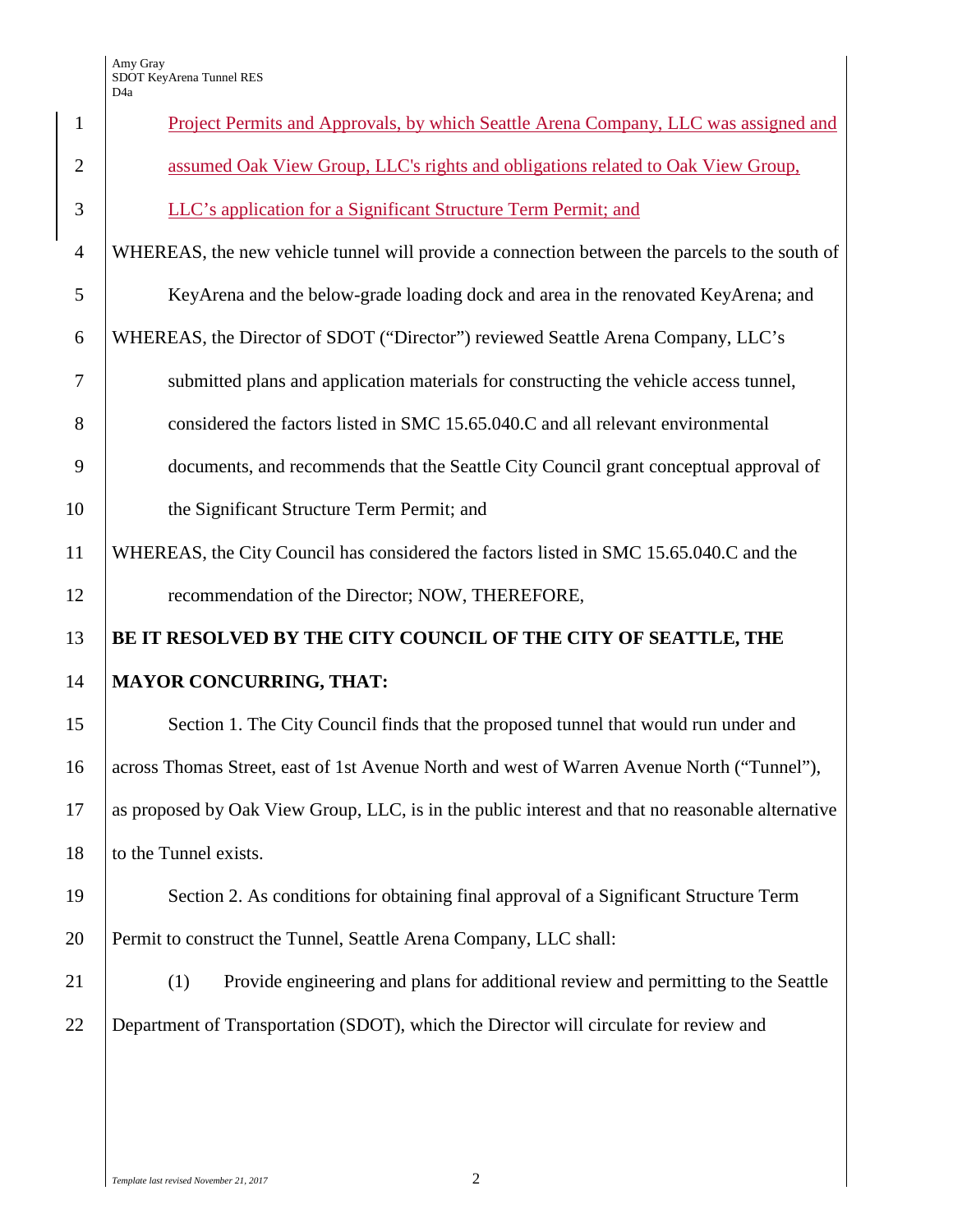Amy Gray SDOT KeyArena Tunnel RES D4a

 comment to other City departments and to public and private utilities that may be affected by the installation of the Tunnel; (2) Provide a surety bond, covenant agreement, and public liability insurance naming the City as an additional insured or self-insurance, all of which are subject to approval by the City's Risk Manager; (3) Pay all City permit fees;

- (4) Obtain all necessary permits;
- (5) Maintain and inspect the Tunnel; and

 (6) Upon expiration of the permit remove the Tunnel and restore the right-of-way to as good condition for public use as existed prior to construction of the Tunnel and in at least as good condition in all respects as the abutting portions of the public place, as required by SDOT right-of-way restoration standards or as specified by the Director or by the City Council pursuant 13 to the provisions of the final term permit ordinance.

14 Section 3. After this resolution is adopted, SDOT shall draft an ordinance that grants final approval of the term permit and describes the proposed conditions of approval. The City Council may approve, amend, or decline to adopt the ordinance.

17 Section 4. As recommended by the Director and the Mayor, conceptual approval of a term permit for construction of the Tunnel under and across Thomas Street, east of 1st Avenue North and west of Warren Avenue North, is GRANTED.